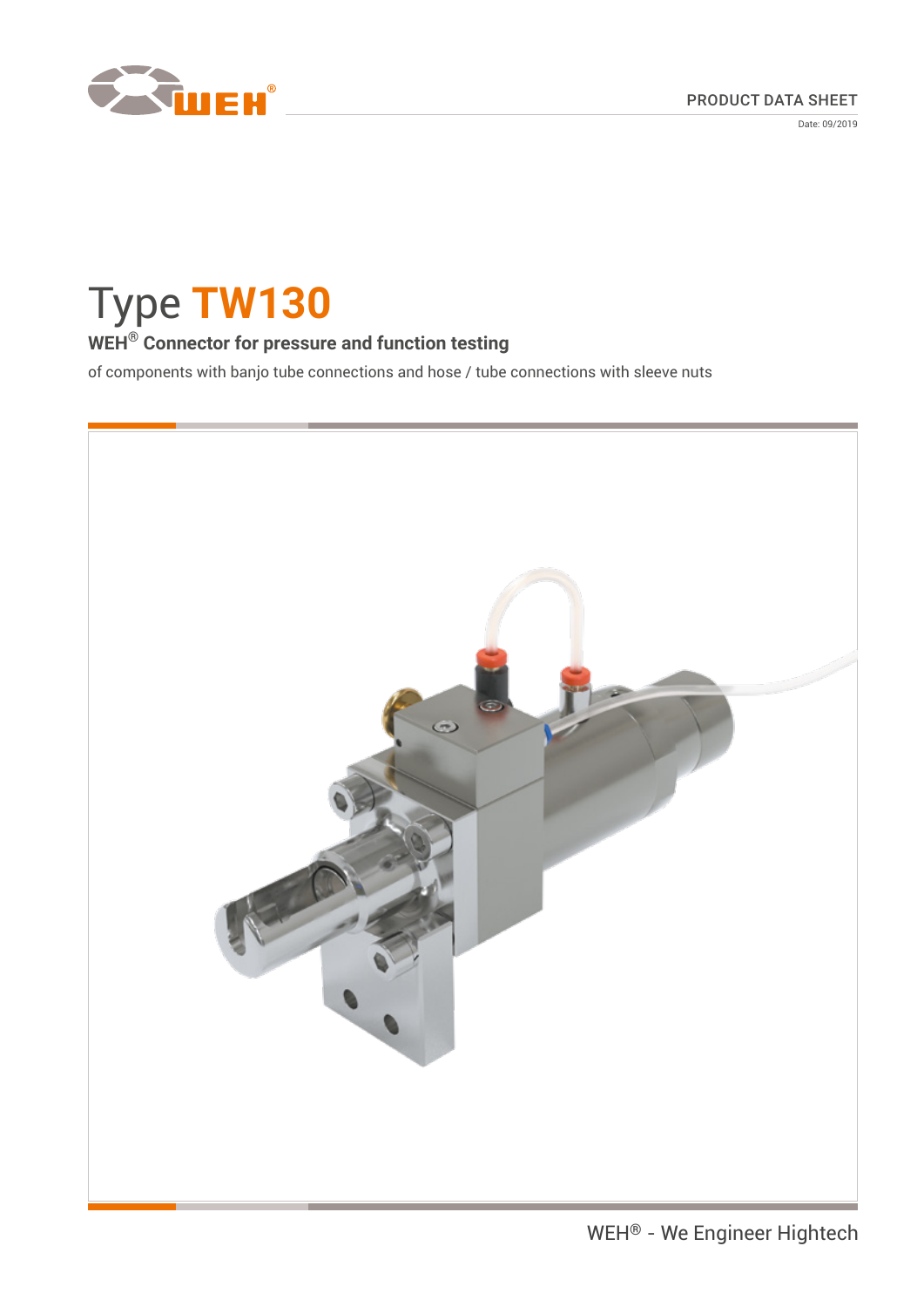# **DESCRIPTION**



# Features

- Connection in seconds
- No hand tightening required
- Testing of high quantities
- Suitable for automated testing
- Robust construction

The WEH<sup>®</sup> TW130 Quick connector has been developed specially for testing components with banjo tube connections, hose and tube connections with sleeve nuts and similar configurations. The compact design and ease of operation enables cost-effective testing, even for high quantities. The connector is equipped with pneumatic valve actuation, a customer-tailored steel test piece holder and if required a retaining plate.

The WEH® TW130 is rated for a pressure range up to max. 350 bar. Automation is possible. Special versions, e.g. multi-connectors etc. are also available on request.

#### Application

Quick connector for pressure and function testing of components with banjo tube connections and hose / tube connections with sleeve nuts, e.g. for heat exchangers, high pressure hoses etc.

| <b>Characteristics</b>                 | <b>Basic version</b>                                                  |
|----------------------------------------|-----------------------------------------------------------------------|
| Max allowable<br>operating pressure PS | 350 bar                                                               |
| Pilot pressure                         | Max $6 - 8$ har                                                       |
| Pilot pressure port P1                 | G1/8" internal thread                                                 |
| Temperature range <sup>*</sup>         | $-10$ °C up to $+80$ °C                                               |
| Actuation                              | Pneumatic actuation via valve head.<br>Automation possible            |
| Material                               | Base unit:<br>Corrosion resistant stainless steel, anodized aluminium |
| Sealing material                       | Front seal of NBR                                                     |

# TECHNICAL DATA

Example of use:



\* The values of the temperature ranges quoted apply for common hydraulic oils, for other media please contact us!

Other designs on request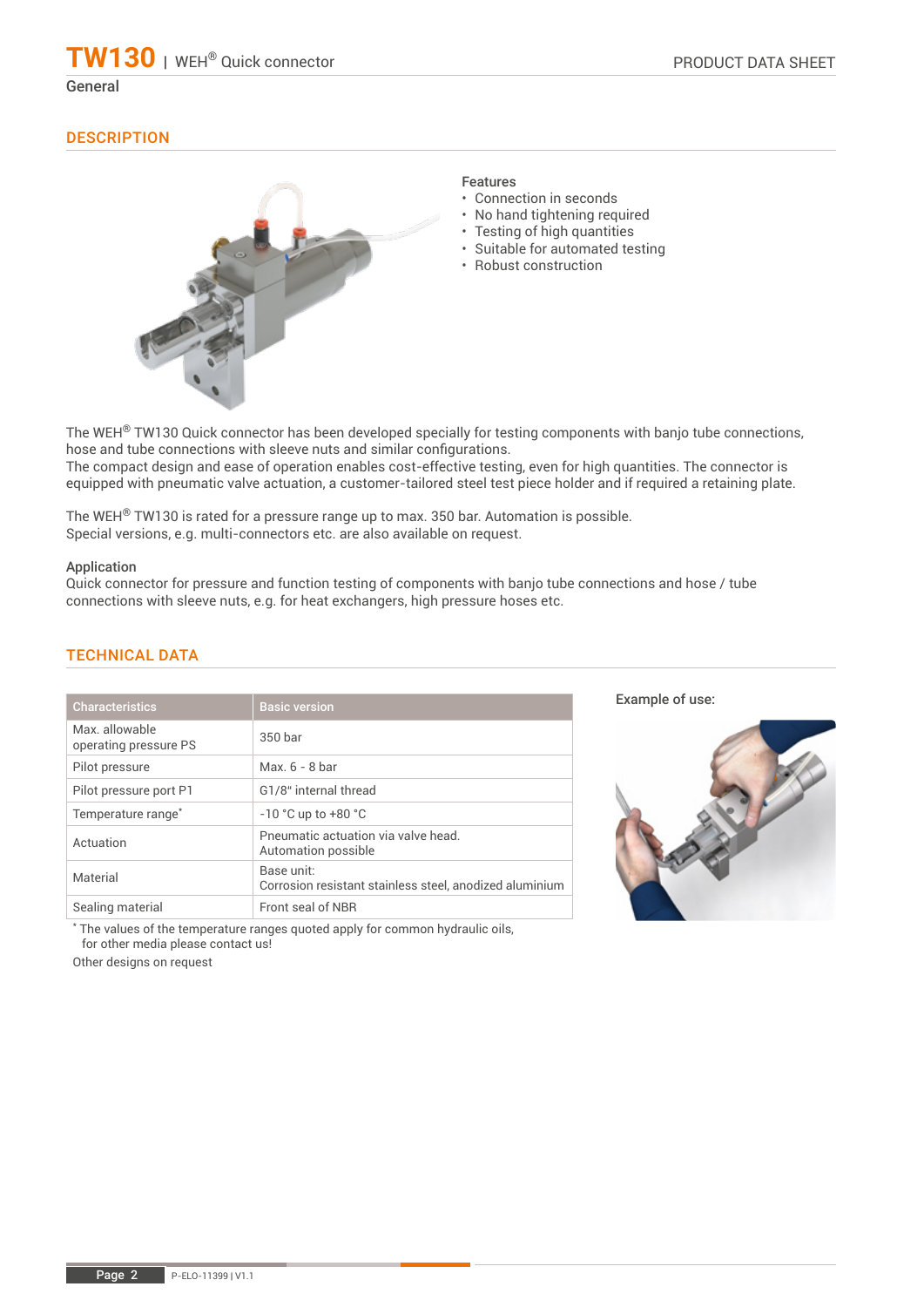# ORDERING | WEH® TW130 Quick connector

approx. dimensions (mm)



| Part no.           | Body size | <b>Inlet B1</b><br>(internal thread) | D <sub>1</sub> | L <sub>2</sub> | L3    | -4   | L 5  |
|--------------------|-----------|--------------------------------------|----------------|----------------|-------|------|------|
| <b>Auf Anfrage</b> |           | G1/4"                                | 48.0           | 137.5          | 130.0 | 70.0 | 50.0 |
| <b>Auf Anfrage</b> |           | G1/4"                                | 62.0           | 137.5          | 140.0 | 84.0 | 64.0 |

Please send us your enquiry together with the corresponding test piece! Other connector sizes on request

Other connector versions on request.

Required information for ordering see page 7, catalogue no. 35.

# **ACCESSORIES**

The following accessories are available for the WEH® TW130:

### Fixturing parts

A retaining plate is also available for ease of clamping the TW130 to test bench. Please contact us!